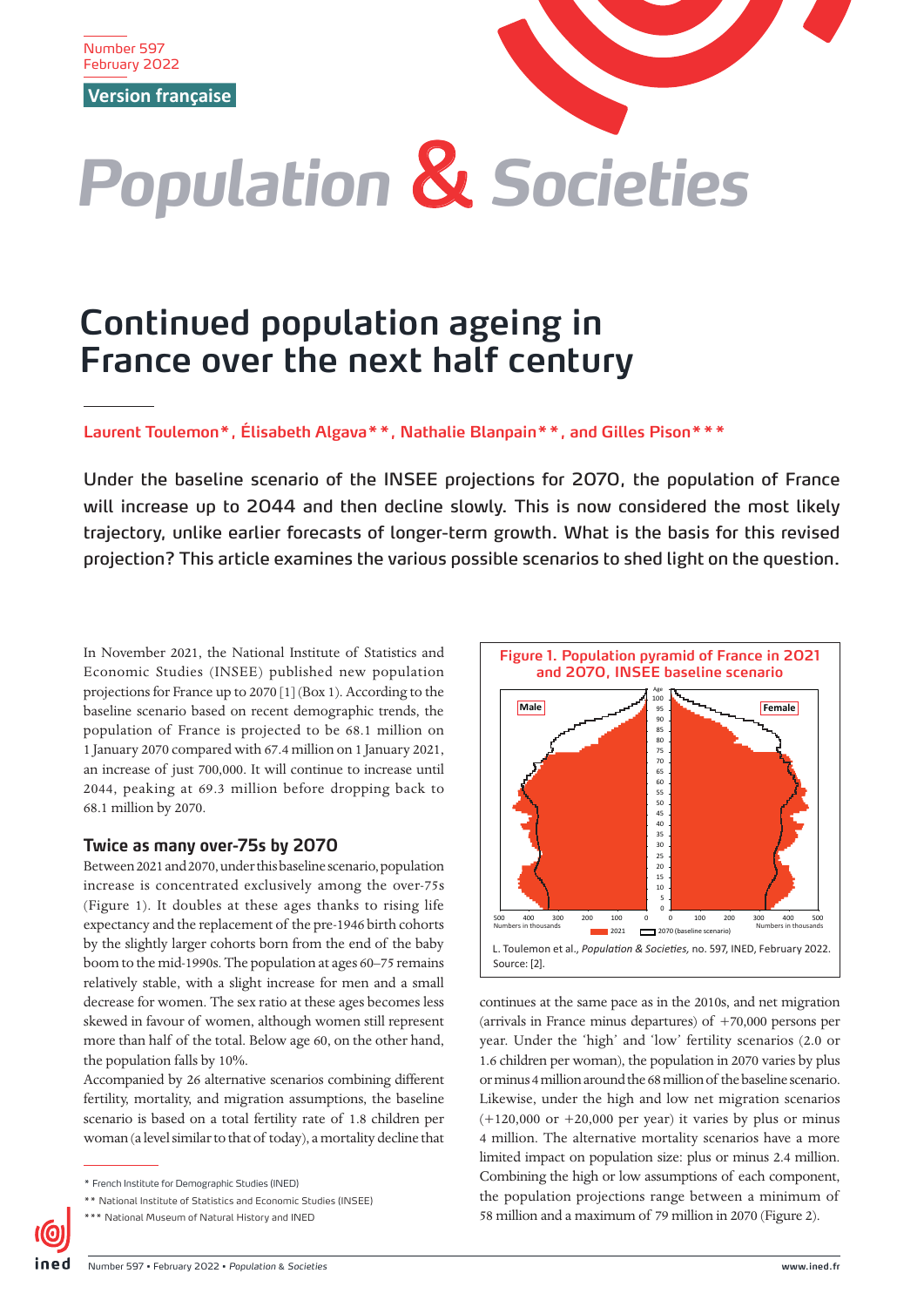

The degree of uncertainty varies by age (Figure 3). It is highest for the cohorts not yet born in 2021. For example, the number of persons aged 0–19 in 2070 is 14 million under the baseline scenario, but the range of results is broad: between 11 million for the low scenario and 17 million for the high scenario, i.e. 25% above or below the baseline projection. For persons aged over 75 on the other hand, already born in 2021, the extreme scenarios produce figures of 10 million to 14 million in 2070, i.e. 18% above and below the baseline projection of 12 million. The projected number of people aged over 75 between 2021 and 2070 is affected mainly by the mortality assumption. Whatever this assumption, their number increases very sharply (by 89% in the baseline scenario), as life expectancy increases and the cohorts born between 1969 and 1994 replace the depleted cohorts born before 1946.

## **Greater uncertainty for births than for deaths**

The baseline scenario projects that up to 2070, annual births will decrease by 80,000 (–10%) compared with current levels (740,000 births in 2020; 660,000 in 2070) (Figure 4a). Annual numbers of deaths will increase by 160,000, however, rising from 610,000 in 2019 before the COVID-19 pandemic to 770,000 in 2070, an increase of 25% (Figure 4b). These figures differ from



one scenario to another, with a larger variation for births than for deaths. In 2030, the number of births ranges from 610,000 to 810,000 between the low and high fertility scenarios (Figure 4a). In 2070, the range is between –190,000 and +230,000 annual births with respect to the baseline scenario (660,000). The annual number of deaths increases rapidly in all cases (Figure 4b). For 2070, the range of plus or minus 50,000 deaths with respect to the 770,000 of the baseline scenario is much smaller than that of births. All scenarios lead to a substantial increase in deaths between now and 2045, as the large baby boom cohorts reach very advanced ages and gradually die out.

Under the baseline scenario, from 2035 onwards, deaths outnumber births and natural growth becomes negative, reaching –110,000 in 2070 (Figure 5). This figure varies widely across scenarios, from –330,000 to +160,000, but net migration remains positive in all cases (between +20,000 and +120,000 per year), so in 11 out of 27 scenarios the population is still growing in 2070.

## **Looking back on 50 years of changing projections**

How have the assumptions used in the INSEE projections evolved over 50 years? Here, we will examine those of the baseline



scenario. Life expectancy assumptions have changed considerably over the last half century (Figure 6) [4, 5]. Life expectancy at birth for both sexes combined was 72 years in 1970 (compared with 82 years in 2021), and it was believed that little further progress could be expected. After increasing sharply in the years following the Second World War and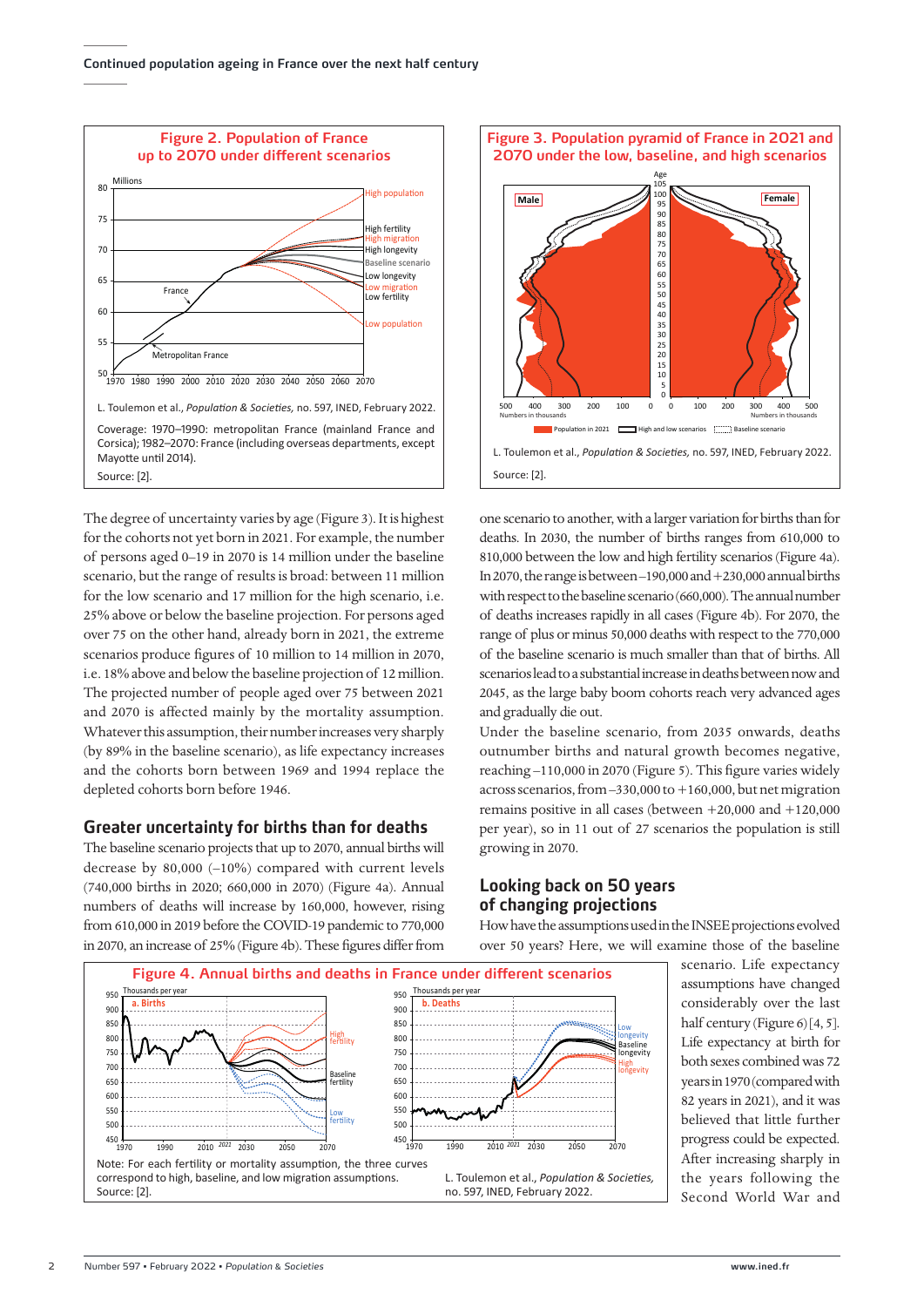

gaining almost 5 months annually in the 1950s, life expectancy rose more slowly in the 1960s, giving credence to the notion of a biological limit (Figure 6).

In the 1970 projection up to 1995, life expectancy continues to increase, initially at the same pace as in the 1960s and then more slowly. The following projection, published in 1979, is more pessimistic, with an even slower rise in life expectancy that levels off at 73.8 years in 2000 for both sexes combined. These two projections severely underestimated the true rate of progress. The 1986 projection corrected for these discrepancies by anticipating a much faster rise in life expectancy while continuing to assume it would slow down and level off over the long term. Despite this adjustment, life expectancy again progressed more quickly than projected, and the expected ceiling was reached and surpassed in 1997. Observing that even the raised life expectancy ceilings were regularly exceeded after a few years, subsequent projections abandoned the idea of a biological limit. Recent trends are extrapolated across the entire projection period, with no upper limit, and this corresponds quite well to the trends observed up to now.

Fertility projections, by contrast, have changed little over 50 years (Table 1). Apart from the projection published in 1970, which forecast much higher fertility than the others (the baby boom was still ongoing at the time, though reaching its end), revisions have been minor, each time reflecting recent upward or downward changes in the fertility rate. While stable since the end of the baby boom, this rate has fluctuated between 1.7 and 2.0 children per woman on average.

## **Box 1. Assumptions used for the 2021 INSEE projections**

A range of scenarios is defined, one of which—the baseline scenario, considered the most likely—is an extension of current trends. In the 26 other scenarios, at least one of the assumptions concerning fertility, mortality, and migration differs from the baseline scenario, resulting in a larger population (high scenarios) or a smaller population (low scenarios). These assumptions are formulated based on the proposals from a panel of experts [3].

The various scenarios are based on the assumptions of rapidly stabilizing fertility at 1.6, 1.8, or 2.0 children per woman and annual net migration (difference between arrivals and departures) of 20,000, 70,000, and 120,000 persons. The baseline mortality scenario continues the trend of mortality decline observed in the 2010s, with a male life expectancy at birth of 87.5 years in 2070, up 7.8 years from 79.7 years in 2019 (before the

Year of publication by INSEE Projection start year Projection end year (time horizon) **Fertility** assumption(s) (children per woman) Migration assumptions (annual net migration) 1970 1970 1985 2.0 and 2.4 130,000 1979 1975 2020 1.8 and 2.1 0 1986 | 1985 | 2040 | 1.8 | 0 1995 | 1990 | 2050 | 1.8 | 50,000 2003 2000 2050 1.8 50,000 2006 2006 2050 1.9 100,000 2010 | 2007 | 2060 | 1.95 | 100,000 2016 2013 2070 1.95 70,000 2021 | 2021 | 2070 | 1.8 | 70,000 Source: INSEE.

**Table 1. Baseline assumptions of French population projections since 1970 for fertility and migration** 

Assumptions about net migration have changed significantly over the last 50 years. Projected levels remained high in 1970 (130,000 per year) but dropped sharply in the two following projections (published in 1979 and 1986) after the government decision to end labour migration in 1973. Net migration then varied by a factor of 2 in subsequent projections, between 50,000 and 100,000 per year. A 50,000 difference in net migration affects long-term population growth to the same extent as a difference in the total fertility rate of 0.2 children per woman (see Figure 2).





L. Toulemon et al.*, Population & Societies,* no. 597, INED, February 2022.

Note: Among the most recent projections, only the two latest are shown (2016 and 2021) as the scenarios of the three preceding projections (2003, 2006, and 2010) are similar to those of 1995 and 2021. Source: INSEE.

COVID-19 pandemic). For females, the increase is smaller, rising by 4.4 years from 85.6 to 90.0 years. On either side of this baseline assumption, the increase in life expectancy until 2070 is lowered or raised by 3.5 years for both males and females. Three complementary scenarios correspond to working assumptions: very low fertility (1.5 children per woman, close to the European Union average), constant life expectancy at its 2019 level, and zero net migration at all ages (equal numbers of arrivals and departures). The baseline scenario and the six scenarios with a difference in just one component are extended to 2121 to give longer-term projections. The detailed results and data can be downloaded from the INSEE website [2], along with a document presenting the results of the consultation with experts used to construct the scenarios [3]. The interactive population pyramid also illustrates population change year on year and can be superimposed on other pyramids to compare the situation on different dates or under two different scenarios [2].